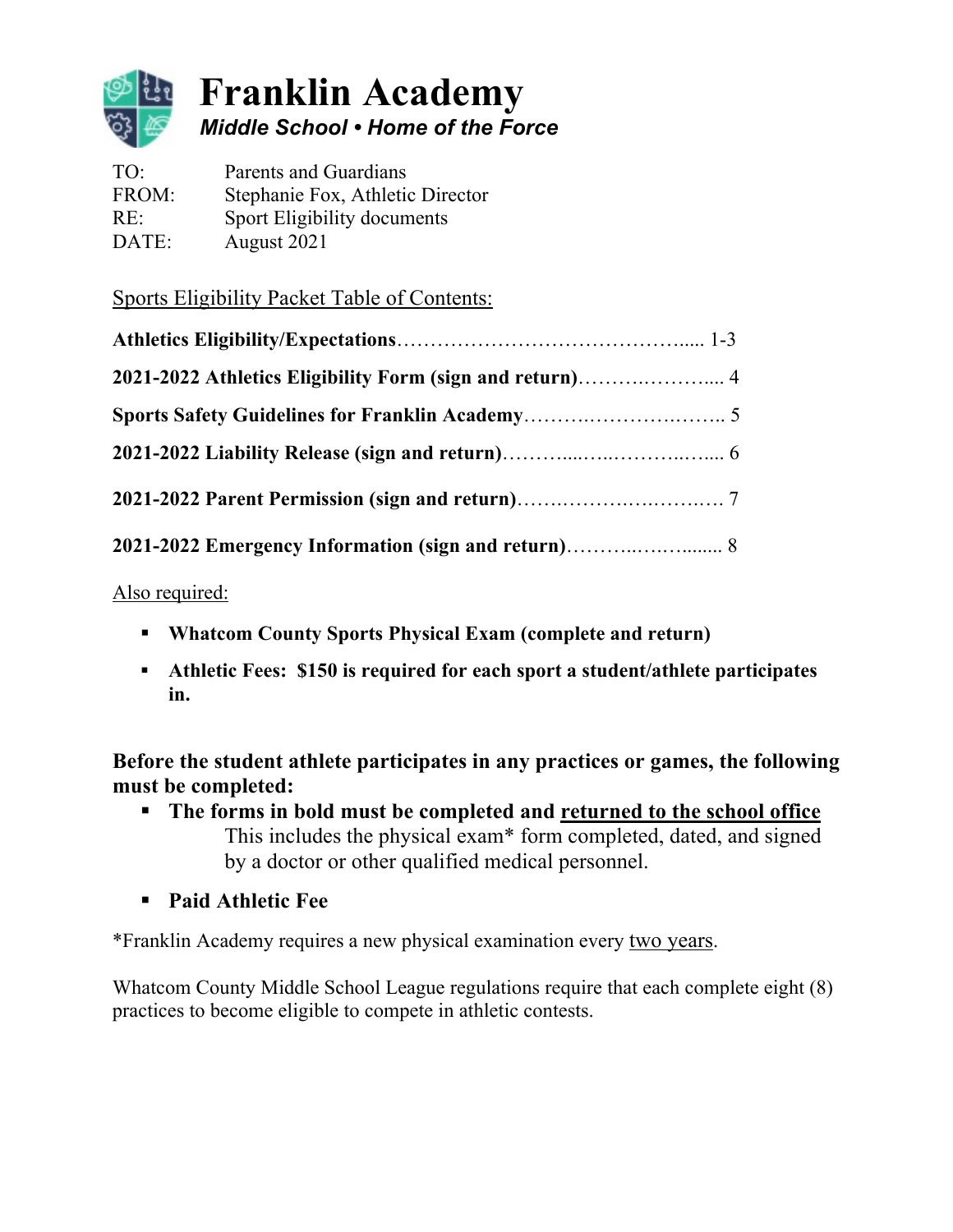

# **Athletic Eligibility**

Franklin Academy offers many opportunities for students to participate on competitive sports teams. In addition to developing athletic skills and being a part of a team, students are expected to demonstrate the highest standards of good sportsmanship. Student athletes are ambassadors for our school and need to be courteous, fair and respectful at all times. Participation in sports is a privilege, not a right. To be eligible to participate in athletics at Franklin Academy, students are expected to follow the "standards of eligibility" established by the Washington Interscholastic Activities Association (WIAA) and adopted by Franklin Academy.

## *Franklin Academy Code of Ethics*

- 1. To emphasize the proper ideals of sportsmanship, ethical conduct, and fair play.
- 2. To eliminate all possibilities which tend to destroy the best values of the game.
- 3. To stress the values derived from playing the game fairly.
- 4. To show cordial courtesy to visiting teams and officials.
- 5. To establish a happy relationship between visitors and hosts.
- 6. To respect the integrity and judgment of sports officials.
- 7. To achieve a thorough understanding and acceptance of the rules of the game and the standards of eligibility.
- 8. To encourage leadership, use of initiative, and good judgment by the players on the team.
- 9. To recognize that the purpose of athletics is to promote the physical, mental, moral, social, and emotional well being of the individual players.
- 10.To remember that an athletic contest is only a game-not a matter of life or death for player, coach, school, official, fan, community, state or nation.

*(From Appendix 8, WIAA Handbook)*

### **Attendance**

Students must be in attendance the majority of the day (four out of five periods) to be eligible for games unless a pre-arranged excuse has been cleared through the office. An unexcused absence, for either part or all of a school day, will cause a student to be ineligible for that day's game.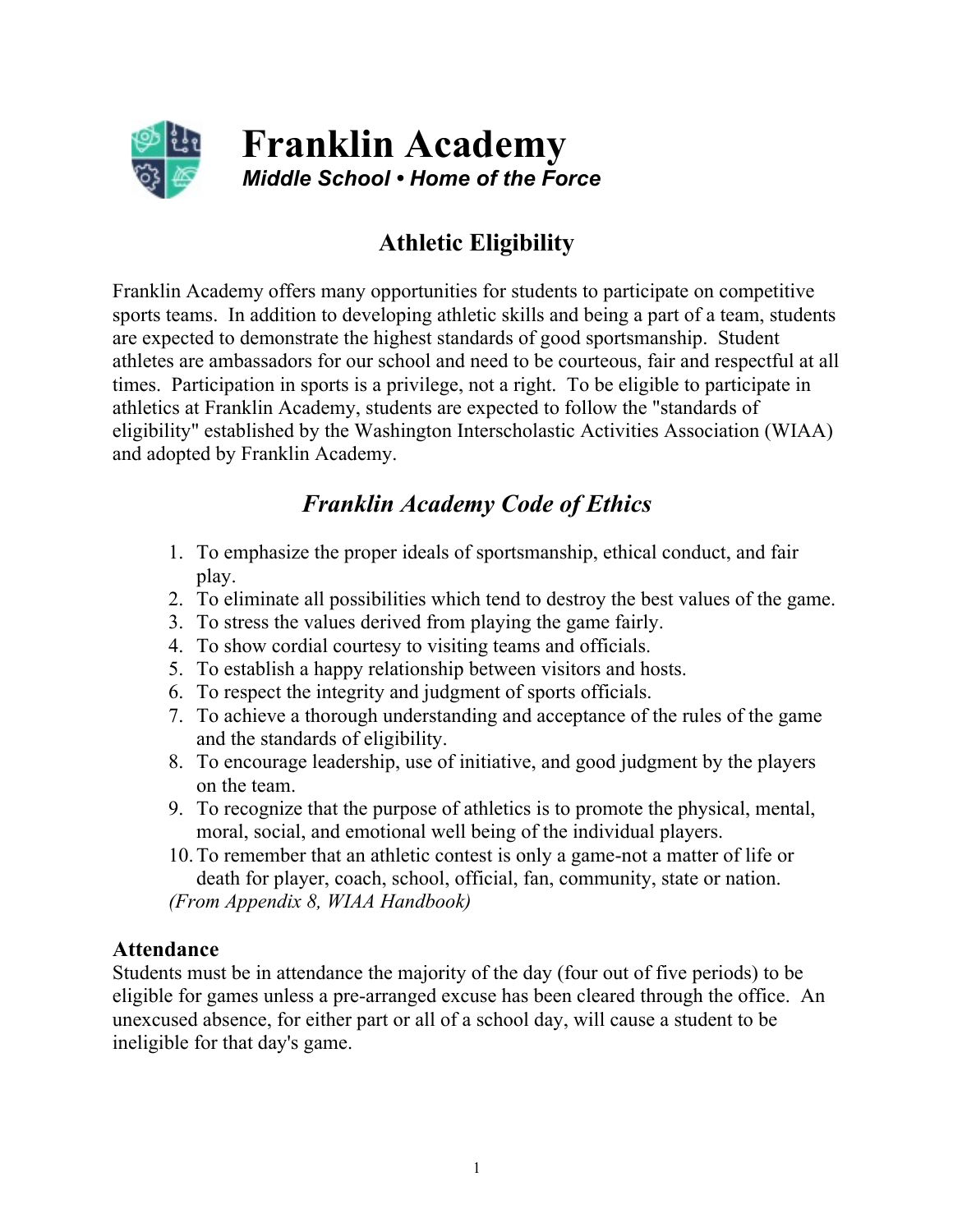### **Student Expectations**

Student athletes will follow all school rules and regulations as described in the Student Handbook. A student who violates regulations in the Handbook is subject to disciplinary action. Such a student shall be warned and may be suspended for one or more contests following the first administrative action. Suspension for the remainder of the season may follow the second administrative action. Coaches may institute additional eligibility rules for their sport. Certain major violations will affect eligibility as follows:

*Possession or use* of tobacco, nicotine, alcoholic products, legend drugs and/or controlled substances is prohibited, on or off campus, during or outside the school day.

For **tobacco or nicotine offenses**, in season, students involved in sports will be suspended for one half the team's regular contests. If the violation occurs at the end of a sports season or during the off-season, the suspension will carry over into the next sports season. A **second violation** will result in suspension from a full season. A **third violation** will make the participant ineligible one year from the date of the third violation.

For offenses involving **alcoholic products or illegal drugs or legend drugs** (defined as those drugs that are legal only through prescription), the following sanctions will be applied:

- ¨ A first violation shall make the participant immediately **ineligible** for interscholastic competition in the current interscholastic sports program for the remainder of the season. **Ineligibility** shall continue until the next sports season in which the participant wishes to participate. In order to be eligible to participate in the next interscholastic season, the student shall meet with the Athletic Director and the Head of School. The Head of School shall have the final authority as to the student athlete's participation in the interscholastic sports program. If the violation occurs at the end of a sports season or in the off-season, the participant will be suspended from no less than one half the team's regular contests in the next sport in which the student participates, and the same reinstatement of eligibility provisions described above will apply.
- $\bullet$  A second violation shall make the participant ineligible for one (1) calendar year from the date of the second violation.
- $\bullet$  A third violation will make the participant permanently ineligible at Franklin Academy.

*Criminal offenses* may affect a student's eligibility, even if the offense was not committed on school property or at a school event. A student involved in a criminal offense will be subject to a review by the Athletic Director and the Head of School and may be found ineligible for one game, a number of games, or placed on behavior probation. Repeated criminal offenses either in school or outside of school will likely result in ineligibility for the remainder of the season depending on the circumstances involved.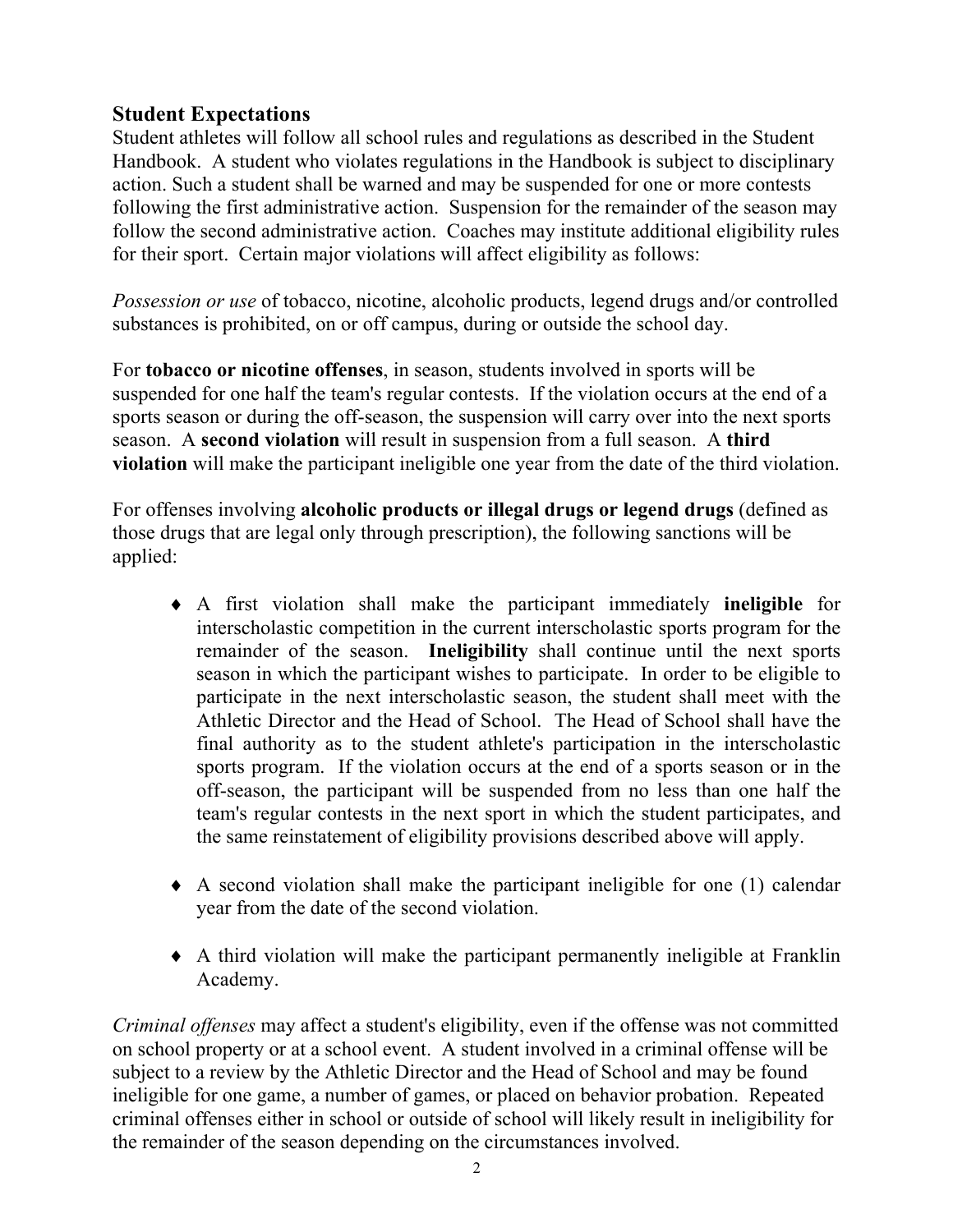### **Scholastic Achievement**

All students participating in athletics are students first, and athletes second. Participants must be passing all classes with a "C" grade (70%) or better. Periodic grade checks will be used to determine eligibility. A student/athlete with a grade lower than a "C" in one or more classes will be placed on a one-week probation. During the probation period, the student/athlete will be eligible for practices if all other eligibility requirements are met, but not eligible for interscholastic competition. If the student/athlete is able to attain at least a "C" in all subjects during the probation period, they regain full participation to practice and compete.

If after one week the student/athlete has not made progress toward improving his/her grades he/she will be ineligible to practice until such progress has been demonstrated. The student/athlete shall be reinstated to full participation when passing all classes with a "C" grade or better.

#### **Due Process**

A student dismissed from a team/group for violation of rules may petition the Athletic Director, **in writing**, to arrange an appeals hearing. The hearing is to be held within three (3) days of the petition. The appeal committee shall be composed of the Athletic Director, the Head of School, and a teacher. If additional conferences are necessary to resolve a grievance, the due process procedures as established by the board of Franklin Academy would be followed.

#### **Medical Policy**

One set of medications and medical devices are kept at the school to be used as needed. For students participating in extracurricular activities, parents or guardians are responsible for providing a second set of medical devices including, but not limited to, inhalers and Epi-Pens.

### **Athletic Fee**

An athletic fee of \$150 is required for each sport a student/athlete participates in. The fee will be used to purchase new equipment and uniforms.

### **(Student/Parent Copy- do not return to school)**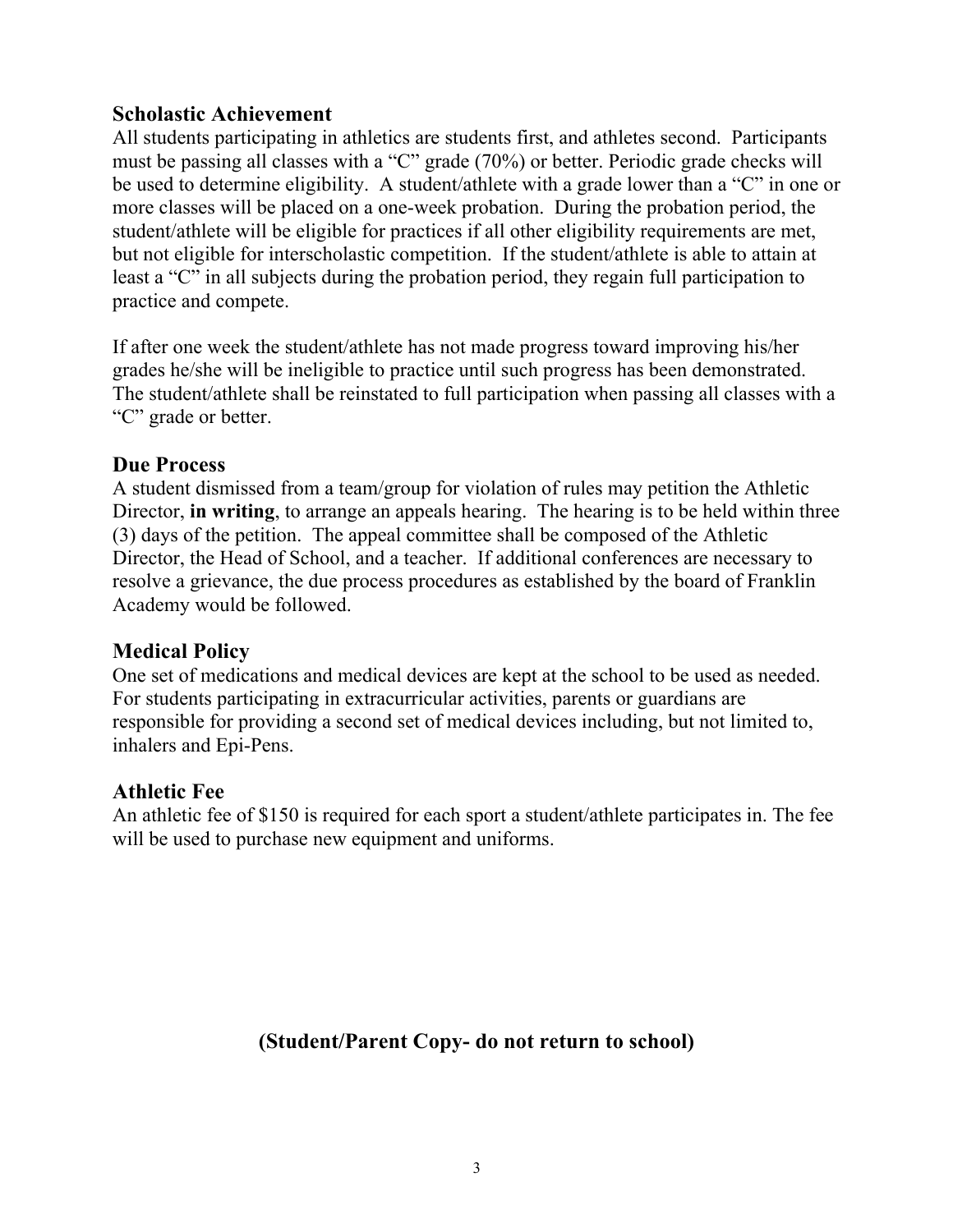

## **2021-2022 Athletics Eligibility Requirements, Expectations, and Rules of Conduct**

Please review the attached athletic eligibility policies and requirements. It is important that each area is clearly understood by both the students and the parents. If you have any questions or concerns, please contact your child's coach or the Athletic Director.

Student Name:

*Please print*

**I have read and understand the athletic eligibility requirements, expectations, medical policy and rules of conduct.**

Student's signature Date

Parent's signature Date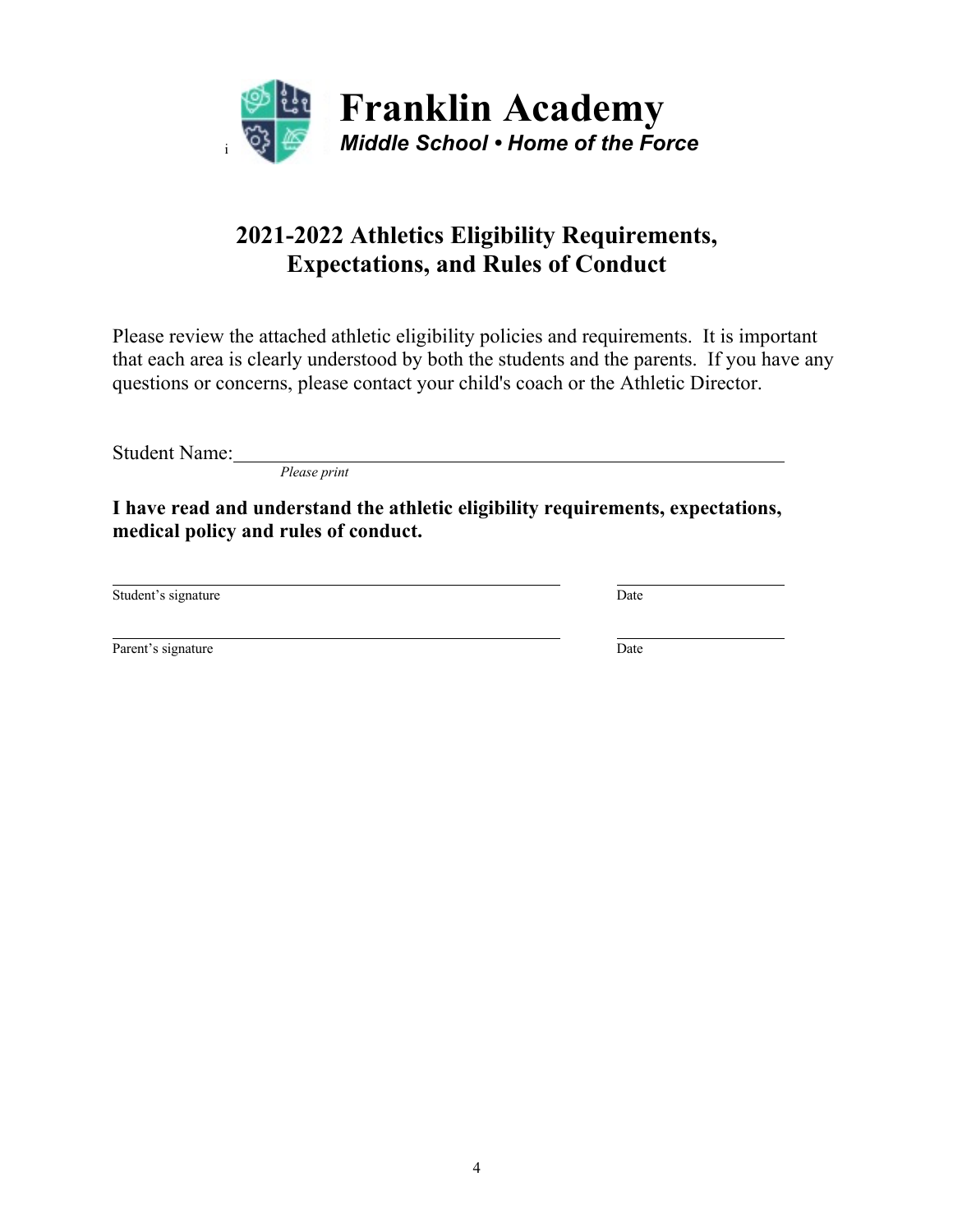

## **SPORTS SAFETY GUIDELINES**

Franklin Academy strives to protect each student from possible injury while engaging in school activities. The guidelines and/or practices identified below have been established for this activity in order to protect the student and others from injury and/or illness. Participants and their parents should recognize that conditioning; nutrition, proper techniques, safety procedures, and wellfitting equipment are important aspects of this training program. Each participant is expected to follow the directions/standards of the coach.

Travel to and from off-campus facilities shall be in accordance with the directions of the coach and shall be the parent/legal guardian's responsibility.

Guidelines are as follows:

- 1. Make certain that you wear all equipment that is issued by the coach. Advise the coach of any poorly fitting or defective equipment.
- 2. Advise the coach if you are ill or have any prolonged symptoms of illness.
- 3. Advise the coach if you have been injured.
- 4. Engage in warm-up activities prior to strenuous participation.
- 5. Be alert for any physical hazards in the locker room or in or around the participation area. Advise coach of any hazard.
- 6. Be aware of court surroundings, i.e., obstacles, projections, bleachers, standards, etc.

The above information has been explained to me and I understand the list of rules and procedures. I also understand the necessity of using the proper techniques while participating in athletics.

We agree that neither Franklin Academy, nor the school's staff shall in any way be held liable for any accident or injury in any way received on account of or while engaged in any athletic activity sponsored by Franklin Academy. We further agree that neither Franklin Academy nor any of the school's staff shall be responsible for the payment of any bills rendered for medical services as a result of such accidents or injuries.

#### **(Student/Parent Copy- do not return to school)**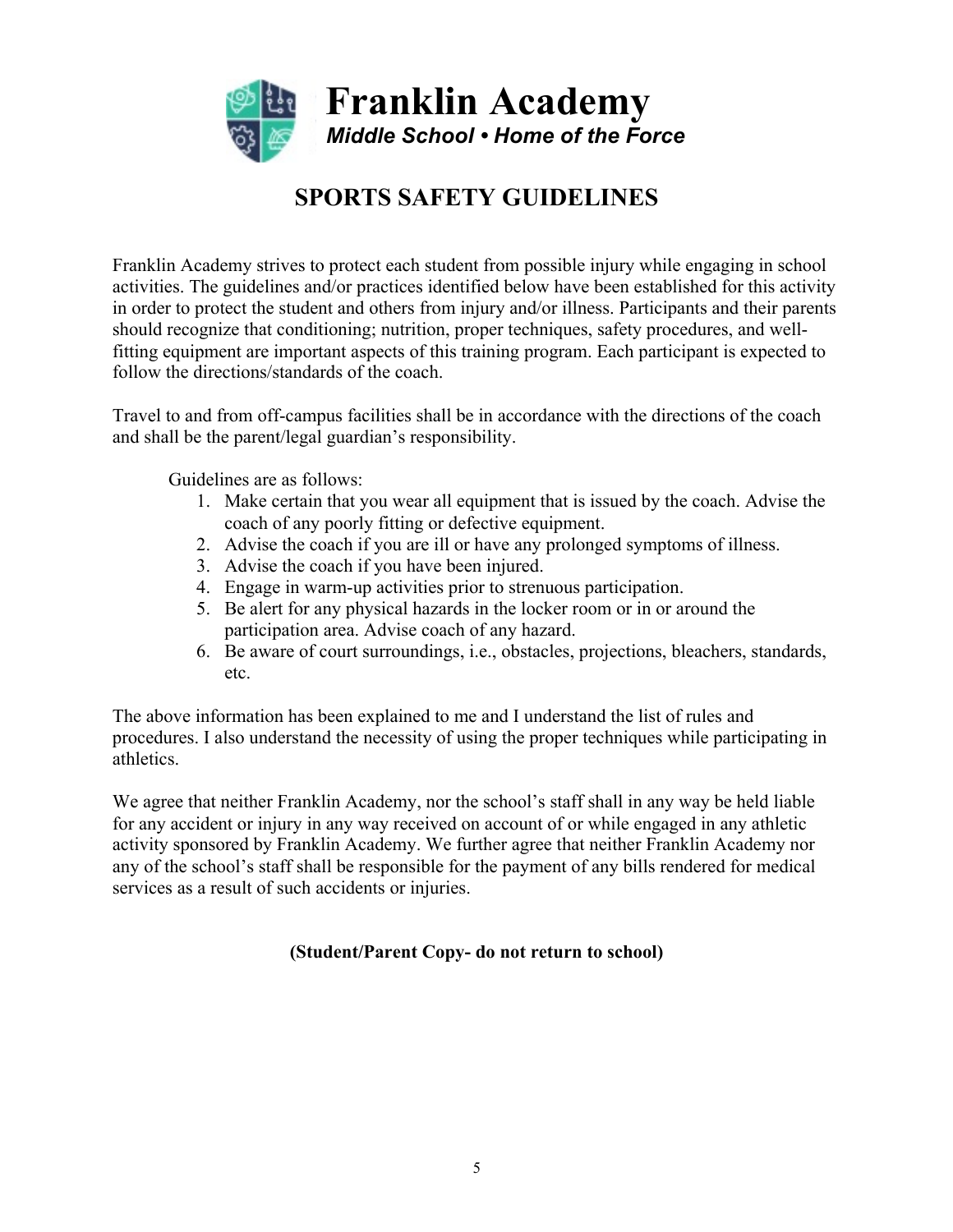

**Franklin Academy** *Middle School • Home of the Force*

### **SPORTS SAFETY GUIDELINES** Liability Release for the 2021-2022 school year

Athlete's Name:

(please print)

I have received the Franklin Academy **Sports** Safety Guidelines. This information has been explained to me and I understand the list of rules and procedures. I also understand the necessity of using the proper techniques while participating in the **athletics** program.

We agree that neither Franklin Academy, nor the staff of the school, shall in any way be held liable for any accident or injury in any way received on account of or while engaged in any athletic activity sponsored by Franklin Academy. We further agree that neither Franklin Academy nor any of the staff shall be responsible for the payment of any bills rendered for medical services as a result of such accidents or injuries.

| Athlete's Signature | Date |  |
|---------------------|------|--|
|                     |      |  |
|                     |      |  |
|                     |      |  |
|                     |      |  |

Parent's/Guardian's Signature Date Date Date Date

**(Return signed copy to be filed in athletic office)**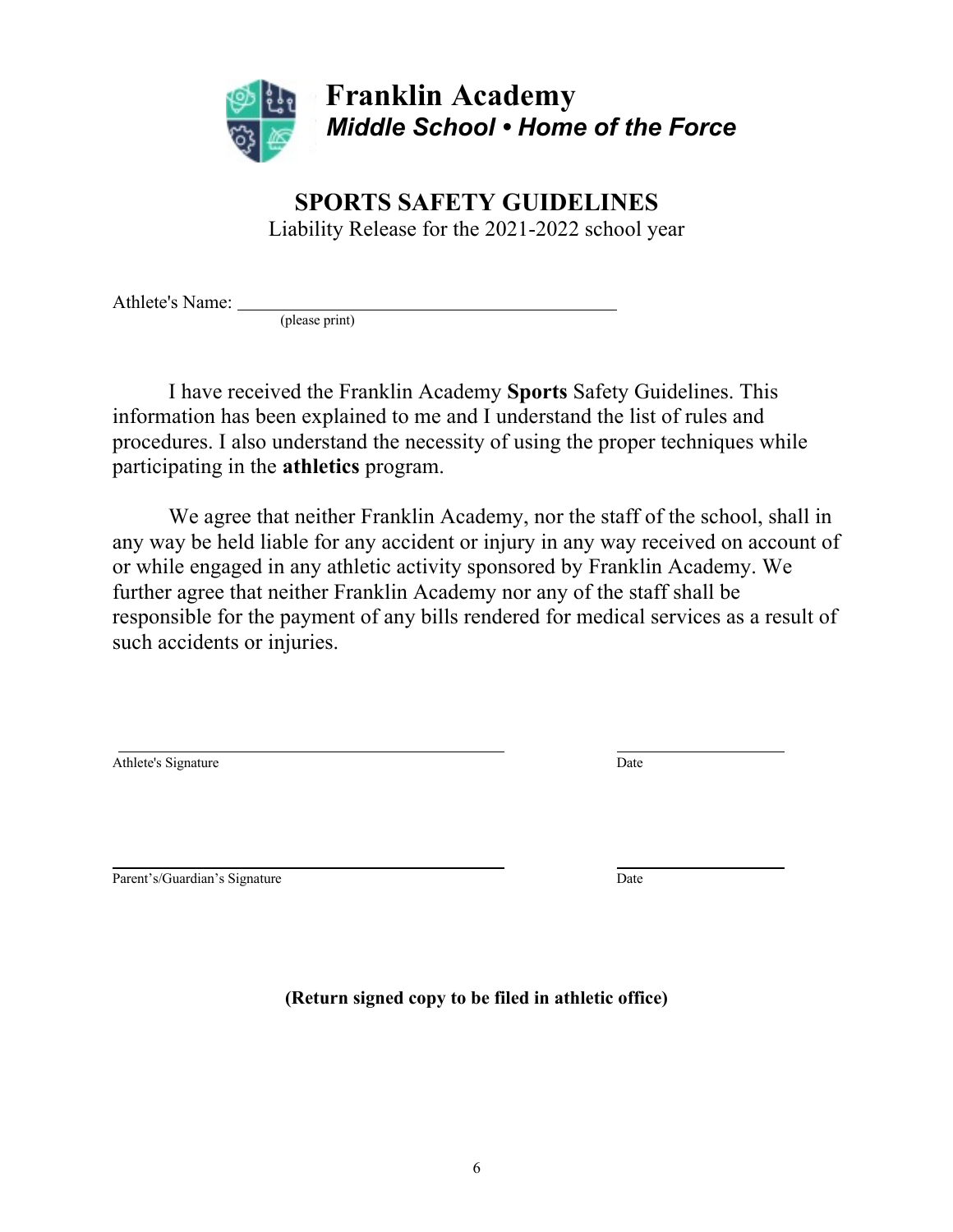

### **Middle School Athletic Program Parent Permission Form For 2021-2022**

| <b>Name of Athlete</b> |                   |              |  |
|------------------------|-------------------|--------------|--|
| Grade                  | <b>Birth date</b> | <b>Phone</b> |  |
| <b>Street Address</b>  |                   | City/Zip     |  |

**Eligibility Requirements-** My son/daughter meets the following requirements: **(Check appropriate blanks):** 

| Age      | The student must meet the age requirement for the school level.<br>$Residence$ The student must reside with natural parent(s), parent of legal custody, or court<br>appointed guardian.                                                                                    |
|----------|----------------------------------------------------------------------------------------------------------------------------------------------------------------------------------------------------------------------------------------------------------------------------|
| Physical | <i>Academic</i> The student must have passed all of his/her classes the previous semester.<br>The student must have written medical clearance form a licensed physician on file<br>with the school (Sport Physical). A new clearance form is required each school<br>year. |
| Amateur  | <i>Insurance</i> The student must have adequate medical insurance coverage for 2021-2022.<br>The student is an amateur in good standing.                                                                                                                                   |

**Permission for Athletic Participation -** I hereby request that my son/daughter be permitted to participate in:

#### **Any sport listed below:**

Season #1: [8/30-10/22] Cross Country Season #2: [10/26 – 12/10] Girls Basketball [11/29-1/28] Boys Basketball Season #3: [01/31 – 03/18] Girls Volleyball Season #4: [03/21 – 05/13] Track and Field

#### **Insurance:**

\_\_\_ I understand that my son/daughter cannot participate in interscholastic athletics unless he/she is covered by a plan provided by the family.

#### **Please check:**

I have medical insurance coverage with **which** which covers middle school athletics.

#### **I have read, understand and agree to abide by the information provided on this form.**

Student's signature Date

Parent's signature Date

7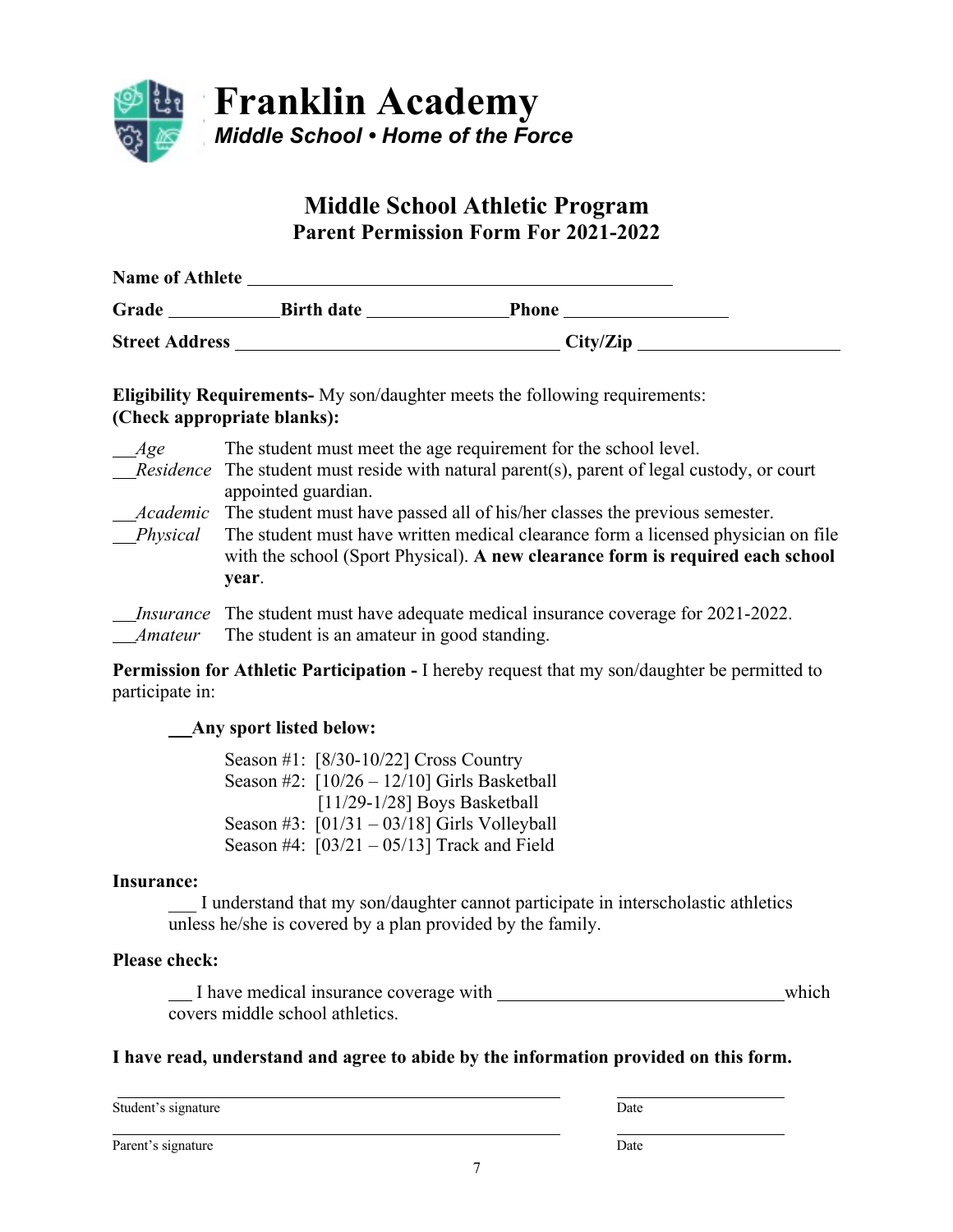

# **Student Emergency Information for 2021-2022**

| Student's Name                                                                                                                                                                                |  |  |
|-----------------------------------------------------------------------------------------------------------------------------------------------------------------------------------------------|--|--|
| ,我们也不会有什么。""我们的人,我们也不会有什么?""我们的人,我们也不会有什么?""我们的人,我们也不会有什么?""我们的人,我们也不会有什么?""我们的人<br>Parent(s)/Guardian(s)                                                                                     |  |  |
|                                                                                                                                                                                               |  |  |
|                                                                                                                                                                                               |  |  |
|                                                                                                                                                                                               |  |  |
|                                                                                                                                                                                               |  |  |
| <b>First Emergency Contact</b>                                                                                                                                                                |  |  |
|                                                                                                                                                                                               |  |  |
|                                                                                                                                                                                               |  |  |
| <b>Second Emergency Contact</b>                                                                                                                                                               |  |  |
|                                                                                                                                                                                               |  |  |
|                                                                                                                                                                                               |  |  |
|                                                                                                                                                                                               |  |  |
|                                                                                                                                                                                               |  |  |
|                                                                                                                                                                                               |  |  |
| IF the above named parent/guardian or other emergency contacts cannot be reached at the time<br>of an emergency and if immediate observation or treatment is urgent in the judgment of school |  |  |

of an emergency and if immediate observation or treatment is urgent in the judgment of school authorities, do you authorize and direct the school authorities to take or send the child (properly accompanied) to the hospital or doctor most easily accessible?

 $() Yes$   $() No$ 

| Signature of Parent/Guardian | Date |
|------------------------------|------|
|------------------------------|------|

**(Original on file in FRANKLIN ACADEMY Office)**